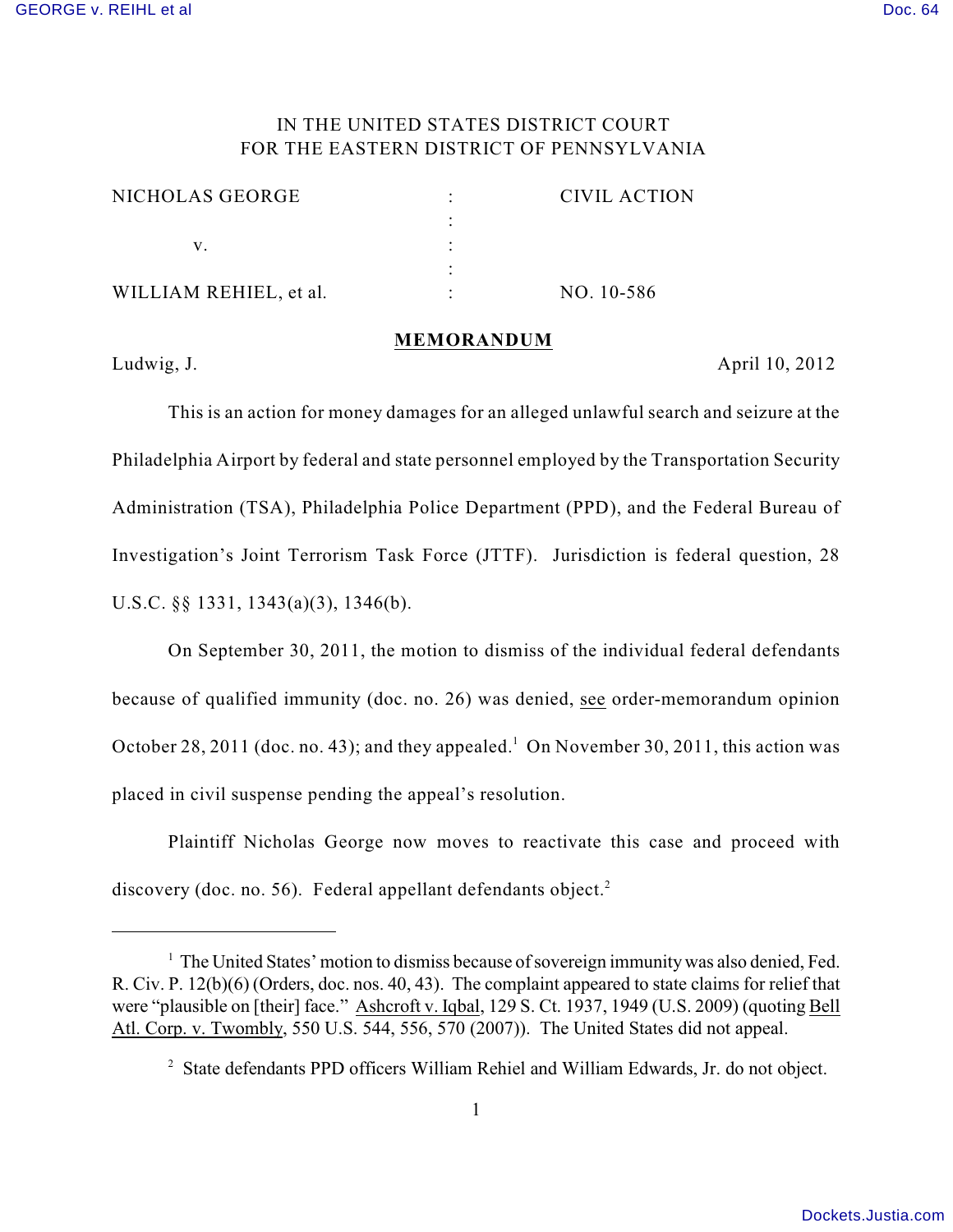On February 10, 2010, as amended on August 17, 2010, plaintiff filed suit against the individual federal defendants under Bivens v. Six Unknown Named Agents of Federal Bureau of Narcotics, 403 U.S. 388 (1971) and the state defendants under 42 U.S.C. § 1983. The complaint also pleads liability of defendant the United States under the Federal Tort Claims Act (FTCA), 28 U.S.C. §§ 2671-2680, for the state common law torts of its employees and agents – false arrest and imprisonment, assault and battery, and false light invasion of privacy.

The tipping point of plaintiff's motion to proceed with discovery despite the qualified immunity appeal is that regardless of the outcome of that issue the case will remain litigable at least on the § 1983 and FTCA claims. The same evidence and witnesses will be discoverable.

Plaintiff on qualified immunity: it is "'a right to immunity *from certain claims*, not from litigation in general.'" Pl. br. at 5, doc. no. 56, quoting Behrens v. Pelletier, 516 U.S. 299, 312 (1996) (emphasis in original). And delay may cause substantial prejudice because of loss of evidence and witnesses' recollection.

Individual federal defendants' position: To uphold the interests of qualified immunity, the stay of discovery in this case should include all issues inasmuch as the evidence is inseparable. These defendants quote Ashcroft v. Iqbal, 129 S. Ct. 1937, 1953, 1954 (U.S. 2009) for the all-inclusive need to protect government officials – regardless of the presence of non-immune defendants.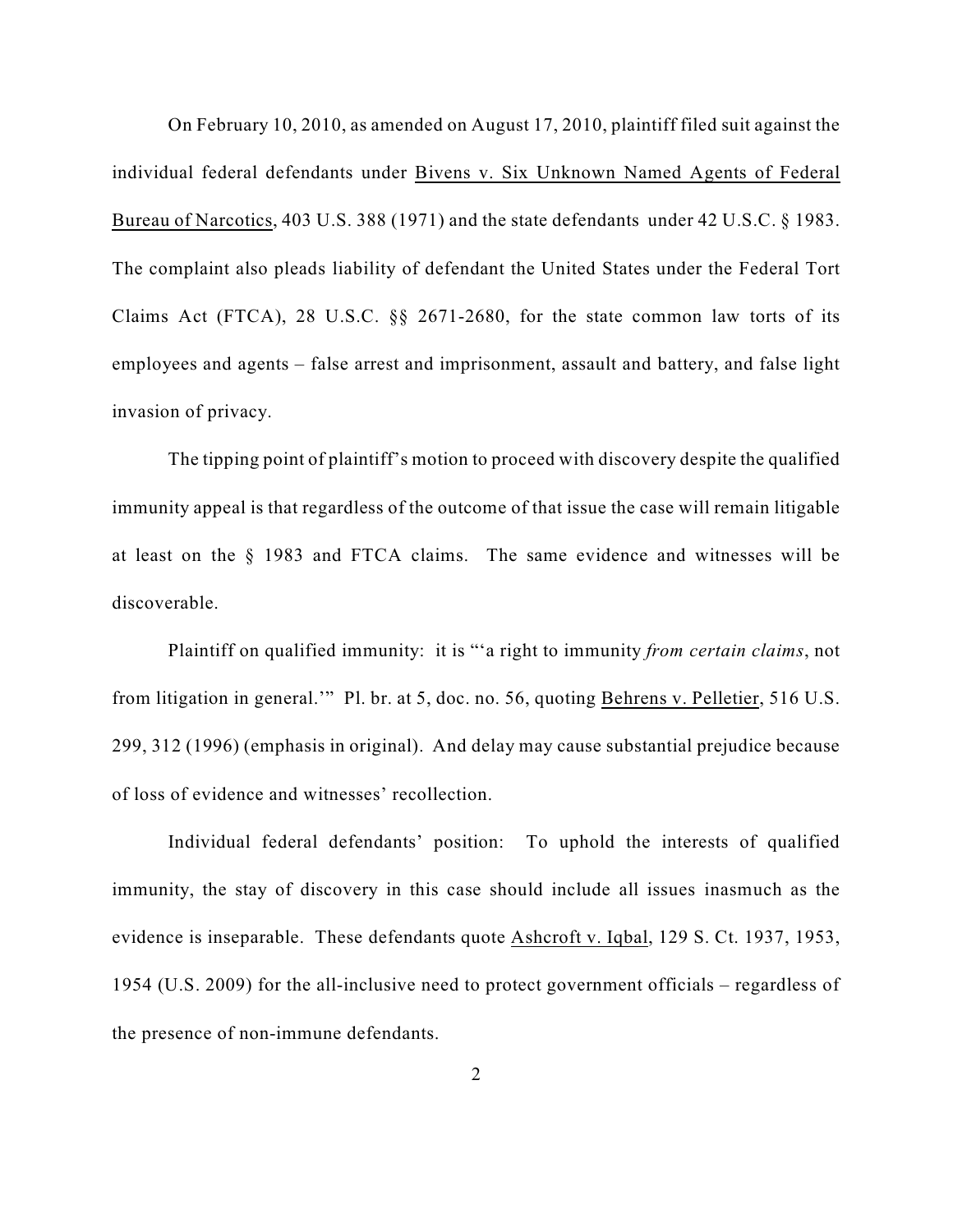Iqbal dismissed the complaint because it was insufficient under Fed. R. Civ. P. 8 to state a claim, which disentitled plaintiff to the right of any discovery. 129 S. Ct. at 1954. It is not authority for broadening the defense of qualified immunity to include the other claims in this case. Galarza v. Szalczyk, Nos. 10-6815, 11-4988, 2012 WL 627917 (E.D. Pa. Feb. 28, 2012) (Perkins, M.J.). Here, the stay on appeal does not cover the § 1983 claims against defendants Rehiel and Edwards or the FTCA claims against the United States.

To ask the Court of Appeals to resolve this conflict on what amounts to interlocutory review, when as a virtual certainty the same discovery matters cannot now be finally decided, is hardly a logical or desirable result.

Two Pennsylvania District Courts have authorized discovery proceedings during the pendency of similar appeals. Galarza, supra; Seeds of Peace Collective v. City of Pittsburgh, No. 09-1275, 2010 WL 2990734 (W.D. Pa. July 28, 2010) (Lancaster, C.J.). Plaintiff also cites numerous cases from other jurisdictions, four of which were decided after Iqbal.<sup>3</sup>

<sup>&</sup>lt;sup>3</sup> Plaintiff also cites: In re Scott ex. rel. Simmons v. United States, No. 10cv1578 TCM, 2011 WL 1791824 (E.D. Mo. May 10, 2011); S.D. ex. rel. A.J.D., &.M.P. ex rel. O.J.P. v. St. Johns County Sch. Dist., No. 3:09-cv-250-J-20TEM, 2009 WL 4349878 (M.D. Fla. Nov. 24, 2009); Charvat v. NMP, LLC, No. 2:09-cv-209, 2009 WL 3210379 (S.D. Ohio Sept. 30, 2009); Cabral v. County of Glenn, No. 2:08-cv-00029-MCE-DAD, 2009 WL 1911692 (E.D. Cal. July 1, 2009). See also Pl. br. at 6-7 & n.1, doc. no. 56 (collecting cases).